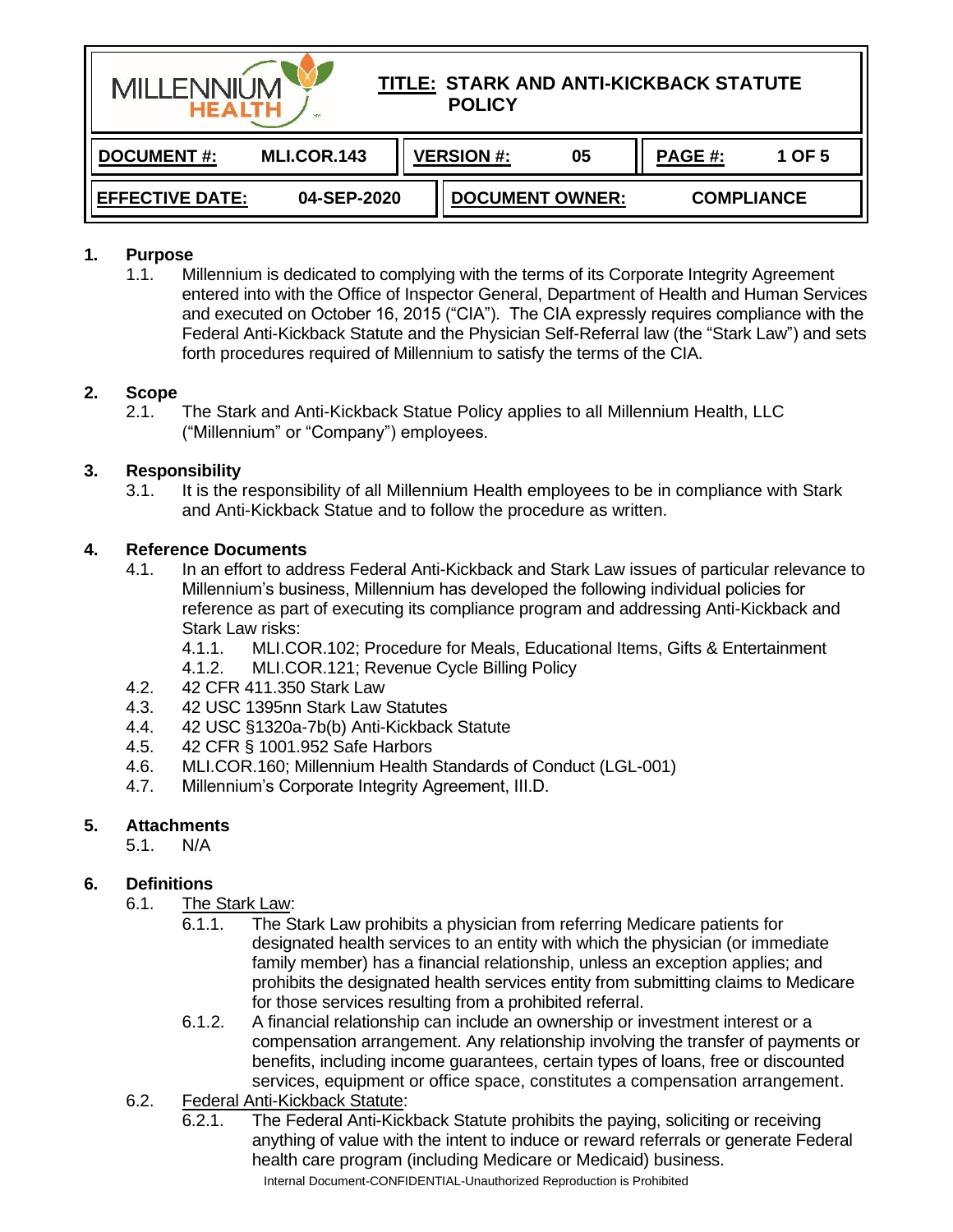| TITLE: STARK AND ANTI-KICKBACK STATUTE<br><b>MILLENNIUN</b><br><b>POLICY</b><br><b>HEALTH</b><br><b>SM</b> |             |                        |    |                   |        |  |
|------------------------------------------------------------------------------------------------------------|-------------|------------------------|----|-------------------|--------|--|
| <b>DOCUMENT#:</b>                                                                                          | MLI.COR.143 | <b>VERSION #:</b>      | 05 | PAGE #:           | 2 OF 5 |  |
| <b>EFFECTIVE DATE:</b><br>04-SEP-2020                                                                      |             | <b>DOCUMENT OWNER:</b> |    | <b>COMPLIANCE</b> |        |  |

- 6.2.2. The Office of Inspector General (OIG) has published regulations outlining certain categories of activities referred to as "safe harbors" that are deemed not to violate the Anti-Kickback Statute. The failure of a particular business arrangement to comply with a safe harbor, however, does not make the conduct or activity illegal.
- 6.3. Overpayments: the amount of money Millennium has received in excess of the amount due and payable under any Federal health care program requirements.
- 6.4. Reportable Event: anything that involves a matter that a reasonable person would consider a probable violation of criminal, civil, or administrative laws applicable to any Federal health care program for which penalties or exclusion may be authorized. A reportable event may be the result of an isolated event or a series of occurrences.

# **7. Policy**

- 7.1. Millennium requires all employees to comply with the Anti-Kickback Statute. As such, all Millennium personnel are prohibited from offering, paying, soliciting or receiving anything of value with the intent to induce or reward referrals or generate Federal health care program (including Medicare or Medicaid) business.
- 7.2. In addition, Millennium requires all employees to comply with the Stark Law. As such, Millennium prohibits any physician who has (or whose immediate family member has) a financial relationship with Millennium (be it ownership, investment or structured compensation arrangements) from making a referral to Millennium for the provision of designated health services (DHS) unless a statutory exception applies to the arrangement.
- 7.3. Compliance with Stark Law and Anti-Kickback Statute
	- 7.3.1. Compliance with the Federal Anti-Kickback Statute and Stark Law is a required condition of employment or continued engagement with Millennium.
	- 7.3.2. Suspected violations of the Federal Anti-Kickback Statute, Stark Law and this policy should be reported in accordance with Millennium Health Standards of Conduct, MLI.COR.160 ("Standards of Conduct") and Compliance Program policies. Specifically, suspected violations are to be immediately reported to a supervisor, to the Compliance Department and/or anonymously to the Millennium Ethics and Compliance Hotline or website.
		- 7.3.2.1. The anonymous Millennium Ethics and Compliance Hotline is available at: 866-677-3847 or [millenniumcompliance.com](https://www.complianceresource.com/hotline/)
		- 7.3.2.2. Suspected violations may also be reported to an email account established at [compliance@millenniumhealth.com.](mailto:compliance@millenniumhealth.com) Emails are sent to the inbox of the Chief Compliance Officer.
		- 7.3.2.3. Employees who, in good faith, report a potential violation of law, regulation, policy, procedure, or the Standards of Conduct will not be subjected to retaliation, retribution, or harassment.
	- 7.3.3. Upon receipt of a suspected violation of the Federal Anti-Kickback Statute or Stark Law, the Compliance Department will:
		- 7.3.3.1. gather all relevant information from the disclosing individual and conduct an internal review of allegations determined to be reasonably appropriate or credible;
		- 7.3.3.2. quantify and repay any identified overpayments related to the disclosure in accordance with Millennium's Revenue Cycle Billing Policy (MLI.COR.121) and the Millennium CIA; and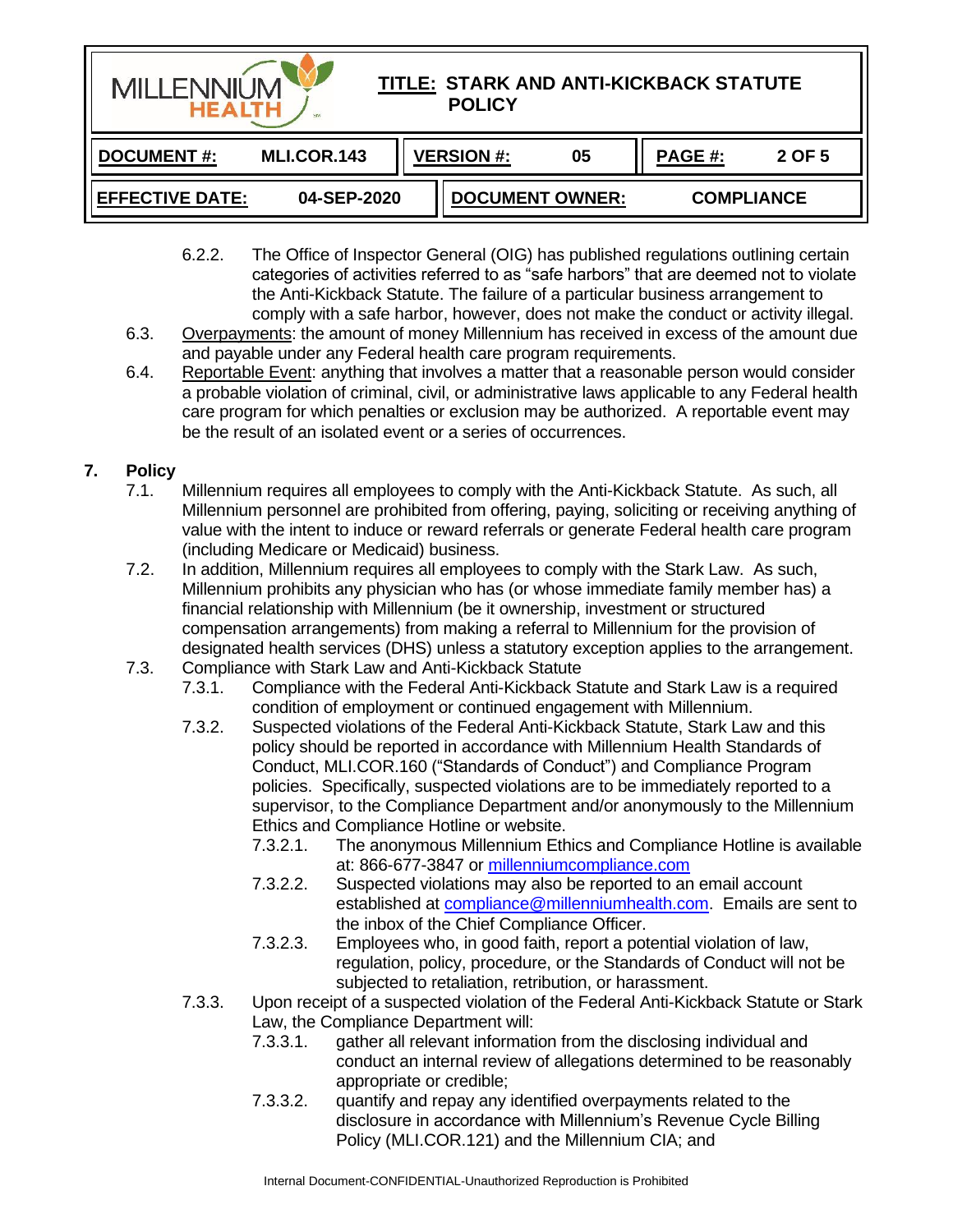

7.3.3.3. disclose Reportable Events to the OIG in accordance with the Millennium CIA where appropriate.

- 7.4. Focus Arrangements
	- 7.4.1. Millennium shall maintain procedures reasonably designed to ensure that each existing and new or renewed Focus Arrangement does not violate the Federal Anti-Kickback Statute and/or the Stark Law or the regulations, directives and guidelines related to these statutes.
	- 7.4.2. The Focus Arrangement Procedures shall include the following:
	- 7.4.3. Creating and maintaining a centralized tracking system for all existing and new or renewed Focus Arrangements (Focus Arrangements Tracking System);
	- 7.4.4. Tracking remuneration to and from all parties to Focus Arrangements;
	- 7.4.5. Tracking service and activity logs to ensure that parties to the Focus Arrangement are performing the services required under the applicable Focus Arrangements;
	- 7.4.6. Monitoring the use of leased space, medical supplies, medical devices, equipment or other patient care items to ensure that such use is consistent with the terms of the applicable Focus Arrangement;
	- 7.4.7. Establishing and implementing a written review and approval process for all Focus Arrangements, the purpose of which is to ensure that all new and existing or renewed Focus Arrangements do not violate the Federal Anti-Kickback Statute and Stark Law, and that includes at least:
		- 7.4.7.1. a legal review of all new Focus Arrangements, or a review of the applicable Focus Arrangement template if no changes are made, by counsel with expertise in the Federal Anti-Kickback Statute and Stark Law;
		- 7.4.7.2. a process for specifying the business need or business rationale for all Focus Arrangements; and
		- 7.4.7.3. a process for:
			- determining and documenting the fair market value of the remuneration specified in the Focus Arrangement;
			- 7.4.7.3.2. requiring the Chief Compliance Officer to review the Focus Arrangements Tracking System, internal review and approval process, and other Focus Arrangements Procedures on at least an annual basis and to provide a report on the results of such review to the Compliance Committee; and
			- 7.4.7.3.3. implementing effective responses when suspected violations of the Federal Anti-Kickback Statute and the Stark Law are discovered, including disclosing Reportable Events and quantifying and repaying Overpayments.
- 7.5. New or Renewed Focus Arrangement
	- 7.5.1. Prior to entering into new Focus Arrangements or renewing existing Focus Arrangements, in addition to complying with the Focus Arrangements Procedures set forth above, Millennium shall:
	- 7.5.2. Ensure that each Focus Arrangement is set forth in writing and signed by Millennium and the other parties to the Focus Arrangement;
	- Internal Document-CONFIDENTIAL-Unauthorized Reproduction is Prohibited 7.5.3. Where applicable, include in the written agreement a requirement that each party to the Focus Arrangement who meets the definition of a Covered Person shall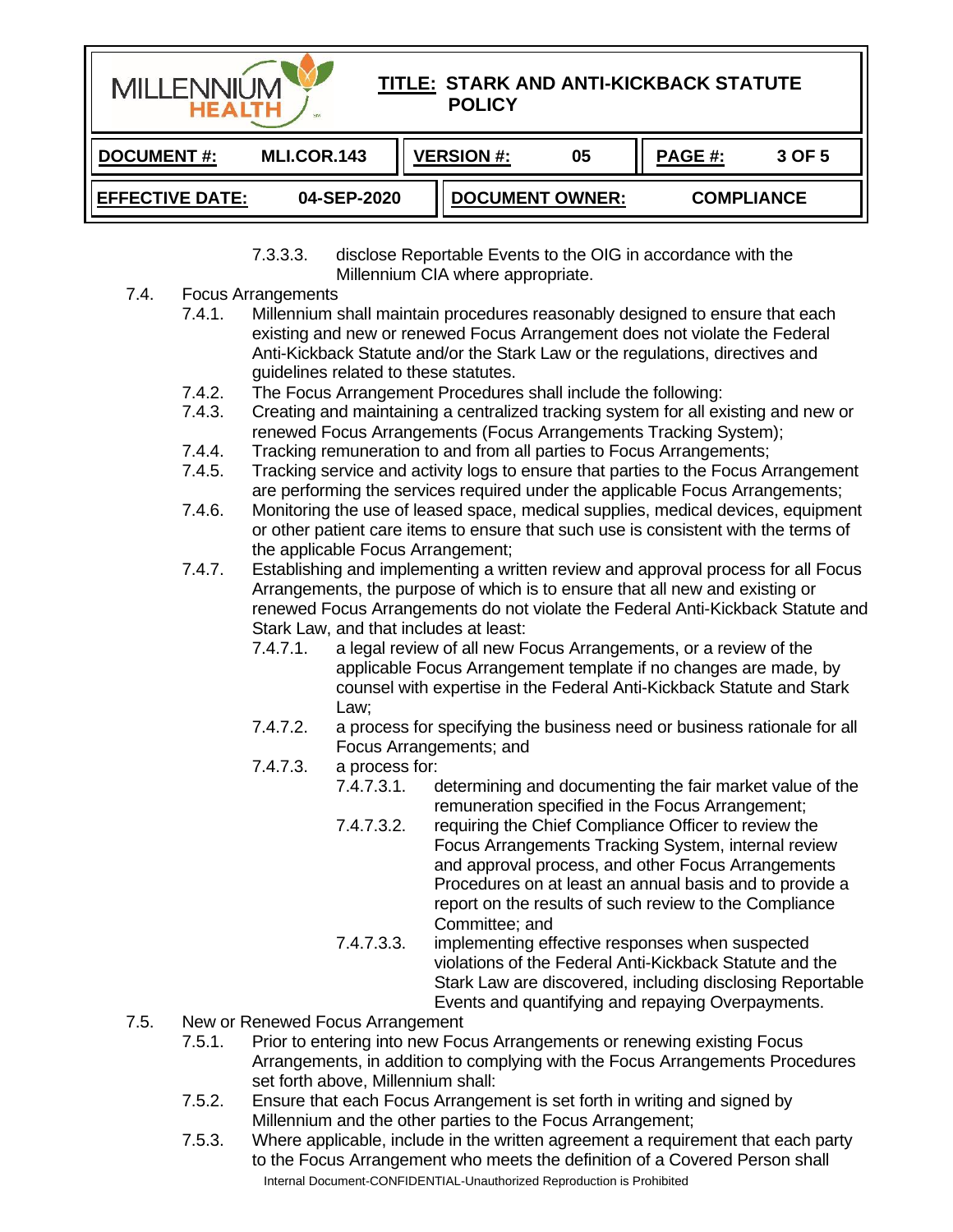| TITLE: STARK AND ANTI-KICKBACK STATUTE<br><b>MILLENNIUN</b><br><b>POLICY</b><br><b>HEALTH</b><br>SM. |             |                         |                        |        |                   |  |  |
|------------------------------------------------------------------------------------------------------|-------------|-------------------------|------------------------|--------|-------------------|--|--|
| <b>DOCUMENT#:</b>                                                                                    | MLI.COR.143 | <b>VERSION #:</b><br>05 |                        | PAGE#: | 4 OF 5            |  |  |
| <b>EFFECTIVE DATE:</b>                                                                               | 04-SEP-2020 |                         | <b>DOCUMENT OWNER:</b> |        | <b>COMPLIANCE</b> |  |  |

complete at least one hour of training regarding the Federal Anti-Kickback Statute and the Stark Law and examples of arrangements that potentially implicate the Federal Anti-Kickback Statute or the Stark Law.

- 7.5.4. provide each party to the Focus Arrangement with a copy of its Standards of Conduct and this policy;
- 7.5.5. Include in the written agreement a certification by the parties to the Focus Arrangement that the parties shall not violate the Federal Anti-Kickback Statute and the Stark Law with respect to the performance of the Arrangement.
- 7.6. Records Retention and Access
	- 7.6.1. Millennium shall retain and make available to OIG upon request, the Focus Arrangements Tracking System and all supporting documentation of the Focus Arrangements to the extent available and all non-privileged communications related to the Focus Arrangements and the actual performance of the duties under the Focus Arrangements.
- 7.7. Millennium recognizes the complexity in the Federal Anti-Kickback and Stark Laws and the associated safe harbors (Anti-Kickback) and numerous exceptions to the Stark Law; therefore, Millennium may seek legal counsel in addressing suspected violations of these laws and this policy.